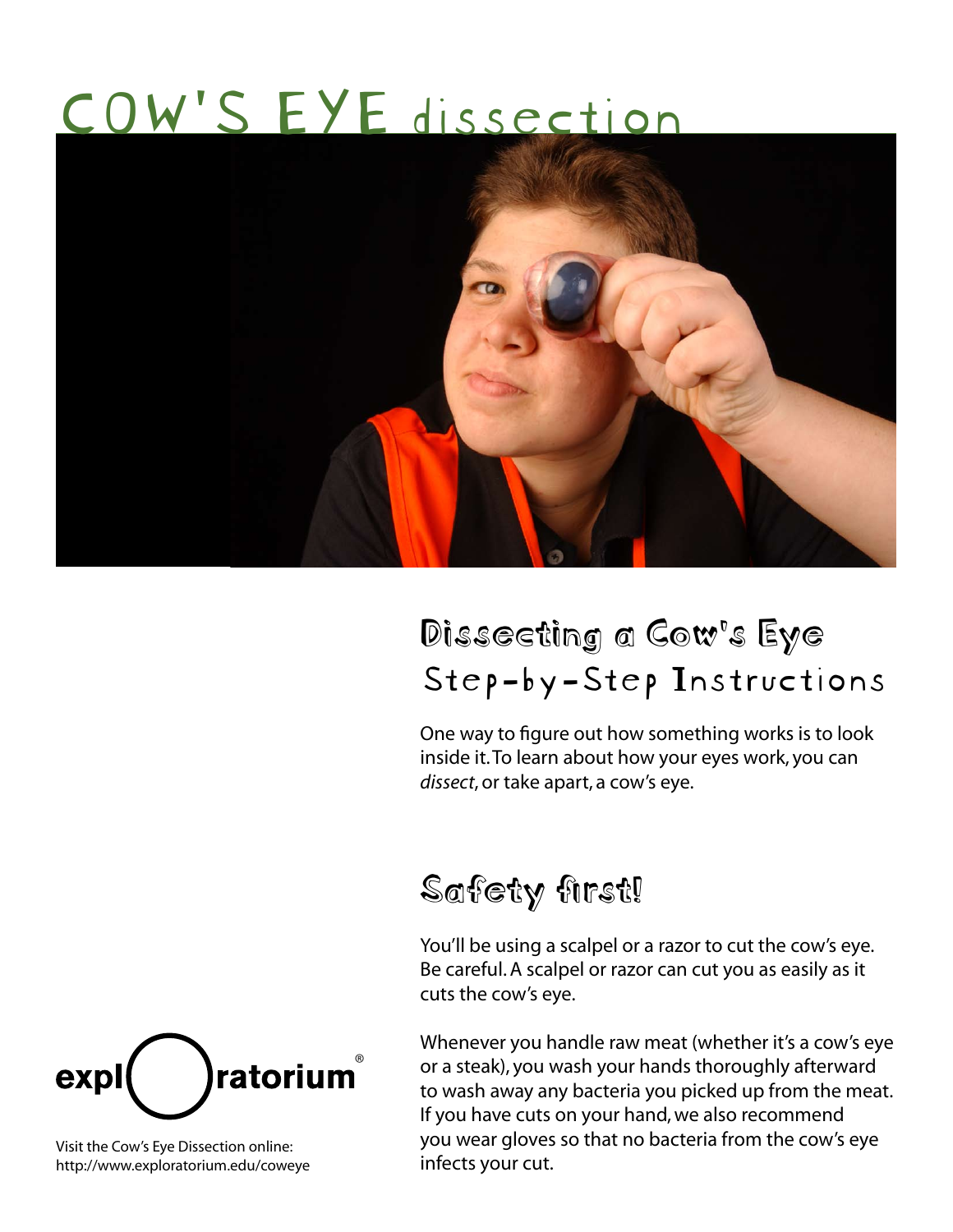## Here's what you need:

- One cow's eye for every two participants
- One single-edged razor blade or scalpel for every two participants
- Scissors (optional)
- Wax paper and paper towels
- Plastic garbage bag
- A cutting board or other surface on which you can cut
- A sheet of newspaper
- Soap, water, and paper towels for cleaning up

## Here's where to get cows' eyes:

You can order cows' eyes at a butcher shop or purchase them directly from a slaughterhouse. Try to get eyes with the muscles and fat still attached. If possible pick up the cows' eyes the day of the dissection; eyes are easier to cut when they are fresh.



This diagram shows the parts of the eye. Can you find these parts in a cow's eye?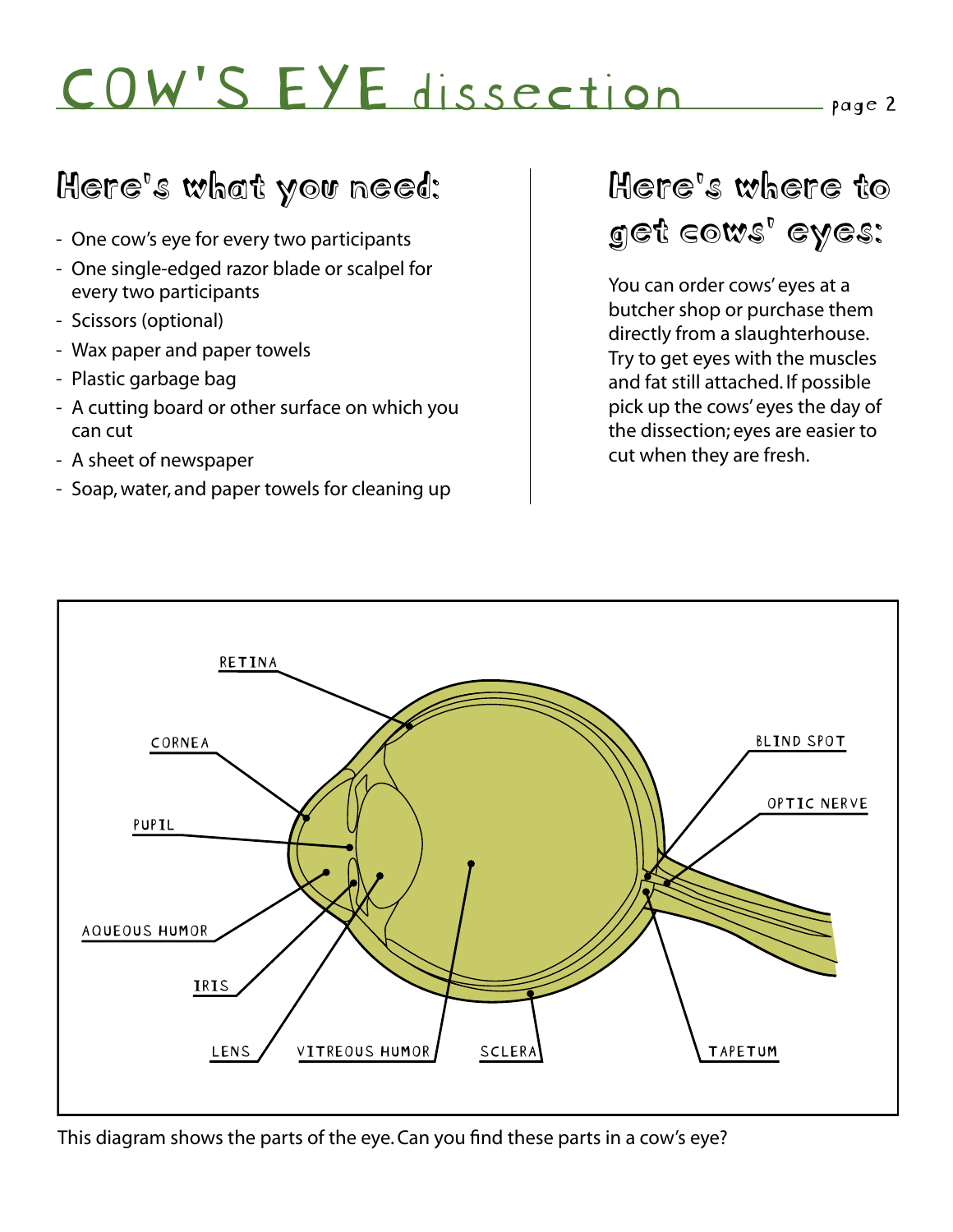## Here's what you do:



Examine the outside of the eye. See how many parts of the eye you can identify. You should be able to find the whites (or *sclera*), the tough, outer covering of the eyeball. You should also be able to identify the fat and muscle surrounding the eye. You should be able to find the covering over the front of the eye (the *cornea*). When the cow was alive, the cornea was clear. In your cow's eye, the cornea may be cloudy. You may be able to look through the cornea and see the *iris*, the colored part of the eye, and the *pupil*, the dark oval in the middle of the iris.

2

Cut away the fat and muscle.



Use a scalpel to make an incision in the cornea. (Careful— Don't cut yourself!) Cut until the clear liquid under the cornea is released. That clear liquid is the *aqueous humor*. It's made of mostly of water and keeps the shape of the cornea.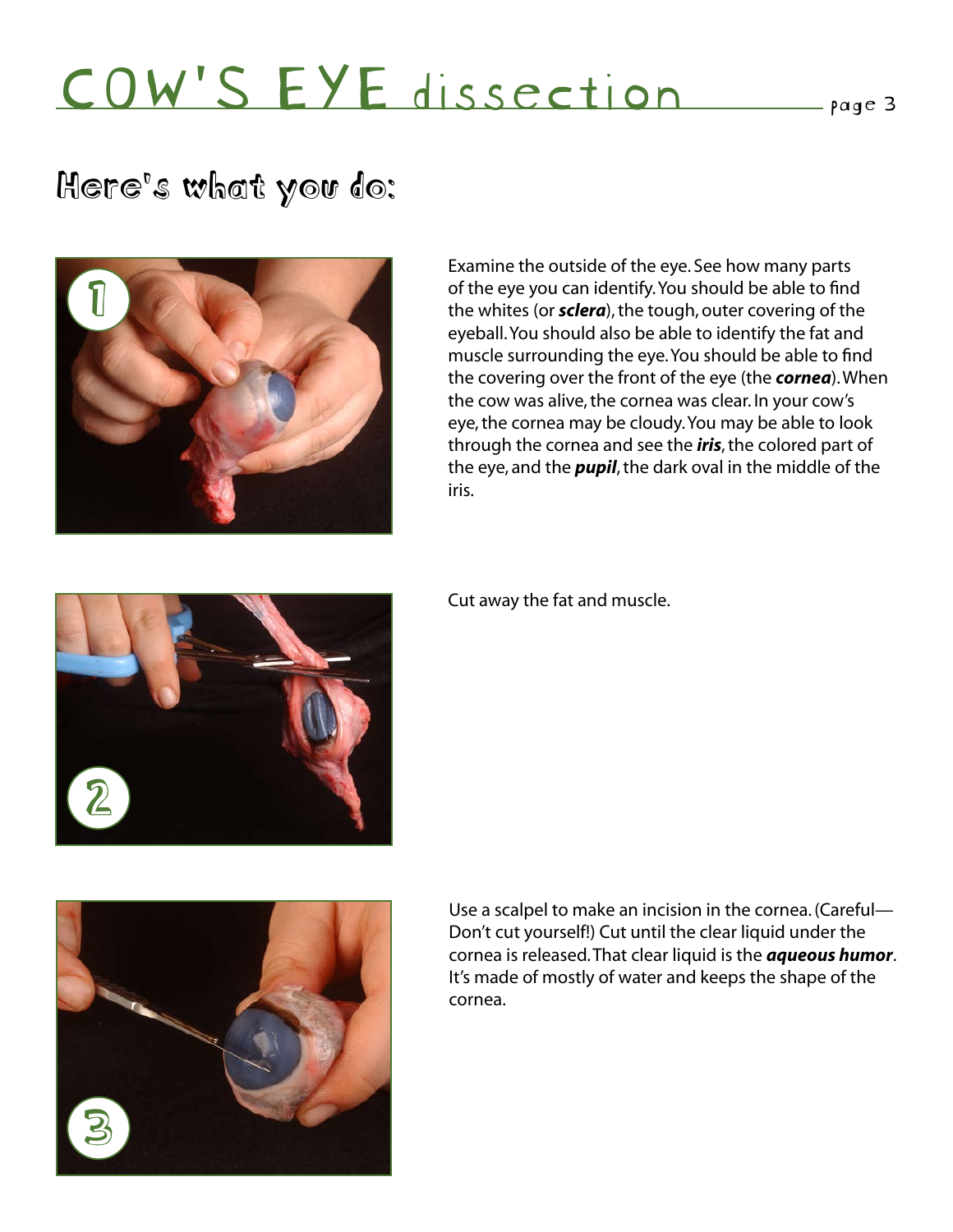

Use the scalpel to make an incision through the *sclera* in the middle of the eye. 4



Use your scissors to cut around the middle of the eye, cutting the eye in half. You'll end up with two halves. On the front half will be the *cornea*.

The cornea is made of pretty tough stuff—it helps protect your eye. It also helps you see by bending the light that comes into your eye.

Once you have removed the cornea, place it on the board (or cutting surface) and cut it with your scalpel or razor. Listen. Hear the crunch? That's the sound of the scalpel crunching through layers of clear tissue. The cow's cornea has many layers to make it thick and strong. When the cow is grazing, blades of grass may poke the cow's eye but the cornea protects the inner eye.



The next step is to pull out the *iris*. The iris is between the *cornea* and the *lens*. It may be stuck to the cornea or it may have stayed with the back of the eye. Find the iris and pull it out. It should come out in one piece. You can see that there's a hole in the center of the iris. That's the *pupil*, the hole that lets light into the eye. The iris contracts or expands to change the size of the pupil. In dim light, the pupil opens wide to let light in. In bright light, the pupil shuts down to block light out.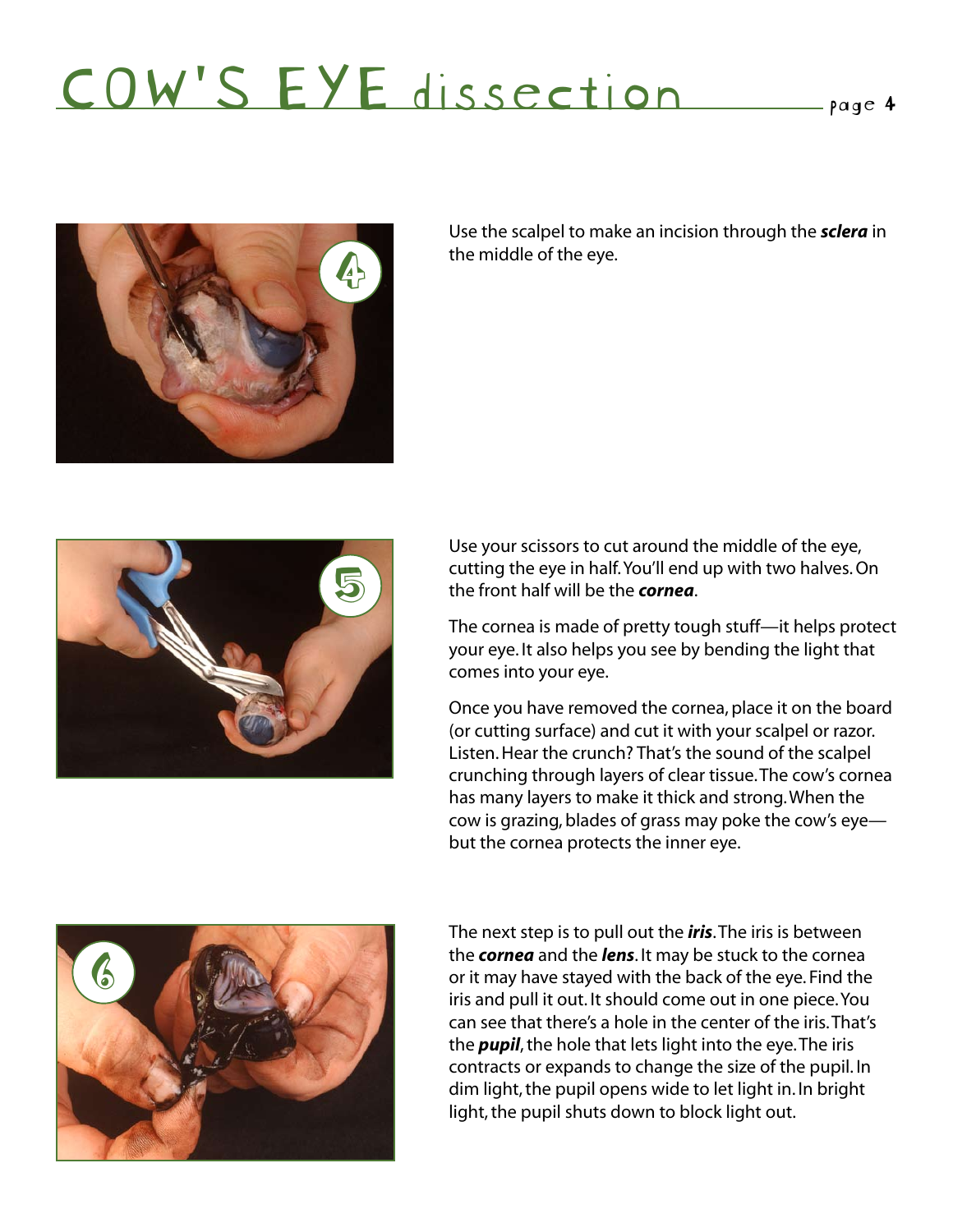

The back of the eye is filled with a clear jelly. That's the *vitreous humor*, a mixture of protein and water. It's clear so light can pass through it. It also helps the eyeball maintain its shape.

Now you want to remove the *lens*. It's a clear lump about the size and shape of a squashed marble.



The *lens* of the cow's eye feels soft on the outside and hard in the middle. Hold the lens up and look through it. What do you see?



Put the *lens* down on a newspaper and look through it at the words on the page. What do you see?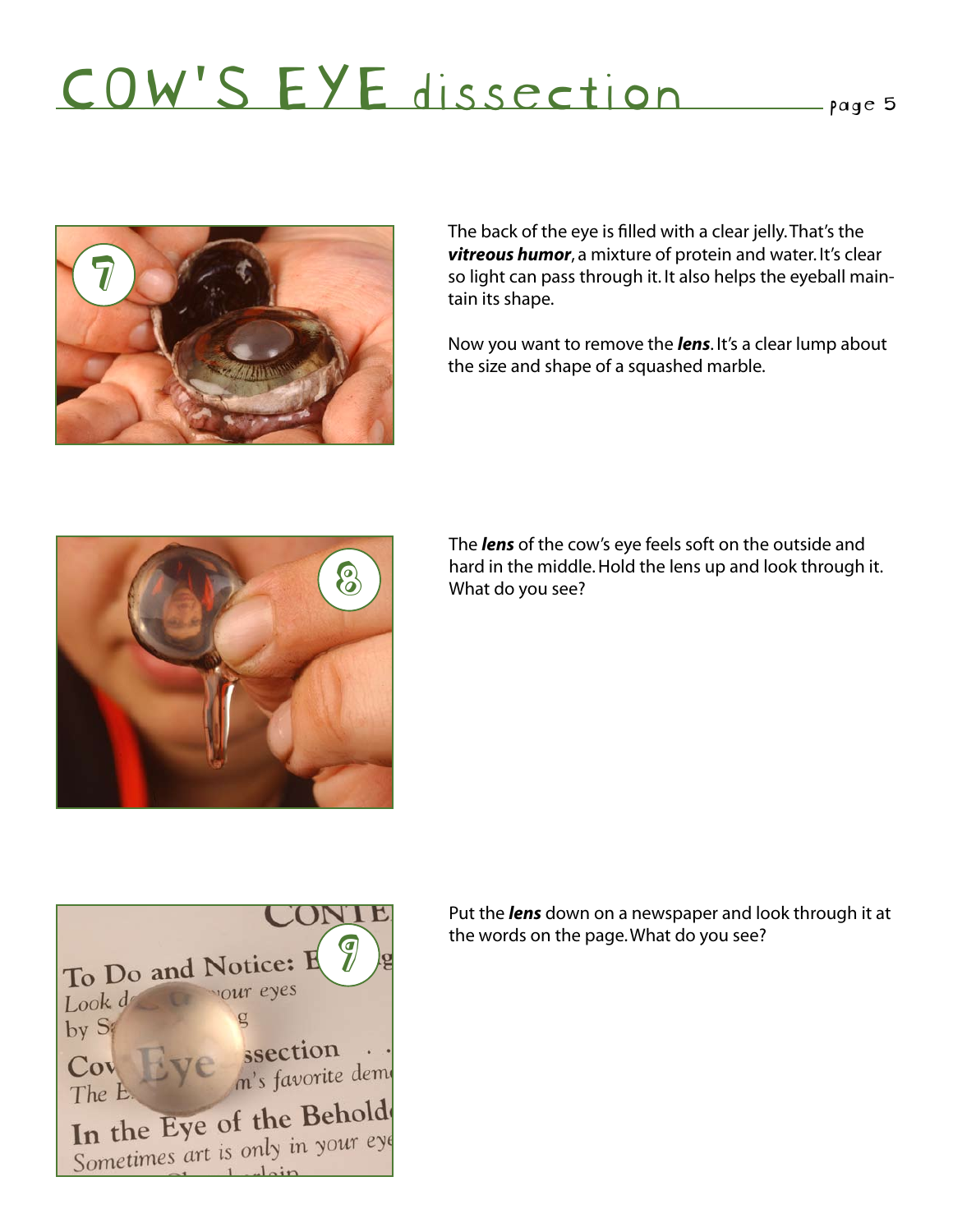

Now take a look at the rest of the eye. If the *vitreous humor* is still in the eyeball, empty it out. On the inside of the back half of the eyeball, you can see some blood vessels that are part of a thin fleshy film. That film is the *retina*. Before you cut the eye open, the vitreous humor pushed against the retina so that it lay flat on the back of the eye. It may be all pushed together in a wad now.

The retina is made of cells that can detect light. The eye's *lens* uses the light that comes into the eye to make an image, a picture made of light. That image lands on the retina. The cells of the retina react to the light that falls on them and send messages to the brain.



Use your finger to push the retina around. The retina is attached to the back of the eye at just one spot. Can you find that spot? That's the place where nerves from all the cells in the retina come together. All these nerves go out the back of the eye, forming the *optic nerve*, the bundle of nerves that carries messages from the eye to the brain. The brain uses information from the retina to make a mental picture of the world.

The spot where the retina is attached to the back of the eye is called the *blind spot*. Because there are no lightsensitive cells at that spot, you can't see anything that lands in that place on the retina.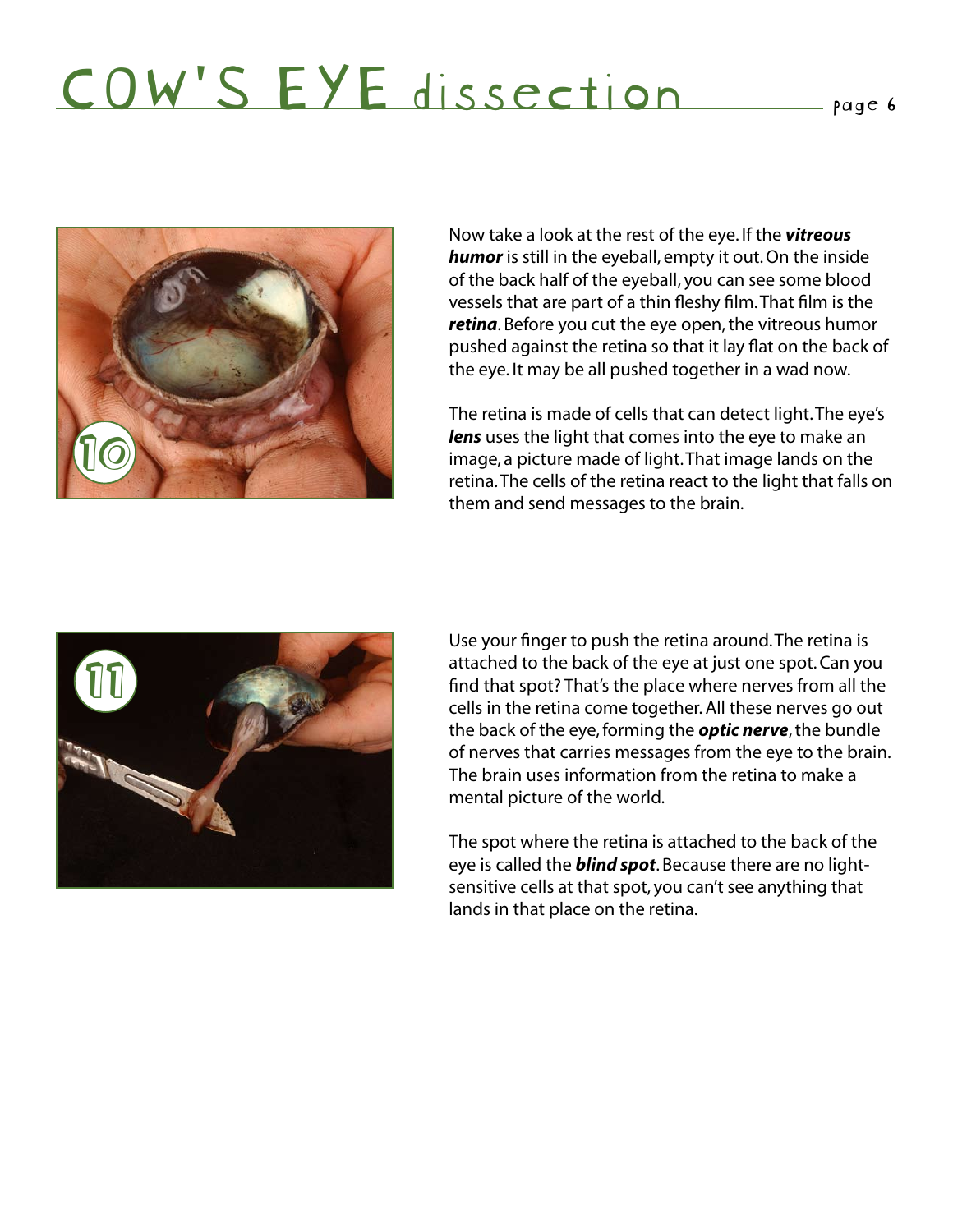

Under the retina, the back of the eye is covered with shiny, blue-green stuff. This is the *tapetum*. It reflects light from the back of the eye.

Have you ever seen a cat's eyes shining in the headlights of a car? Cats, like cows, have a tapetum. A cat's eye seems to glow because the cat's tapetum is reflecting light. If you shine a light at a cow at night, the cow's eyes will shine with a blue-green light because the light reflects from the tapetum.



Look at the other side of the back of the eye. Can you find the *optic nerve*? To see the separate fibers that make up the optic nerve, pinch the nerve with a pair of scissors or your fingers. If you squeeze the optic nerve, you may get some white goop. That is myelin, the fatty layer that surrounds each fiber of the nerve.



When you're done dissecting the cow's eye, wrap all the pieces of the eye in plastic and throw them away. If you used a razor blade, dispose of it properly. A razor blade is only good for one or two dissections.